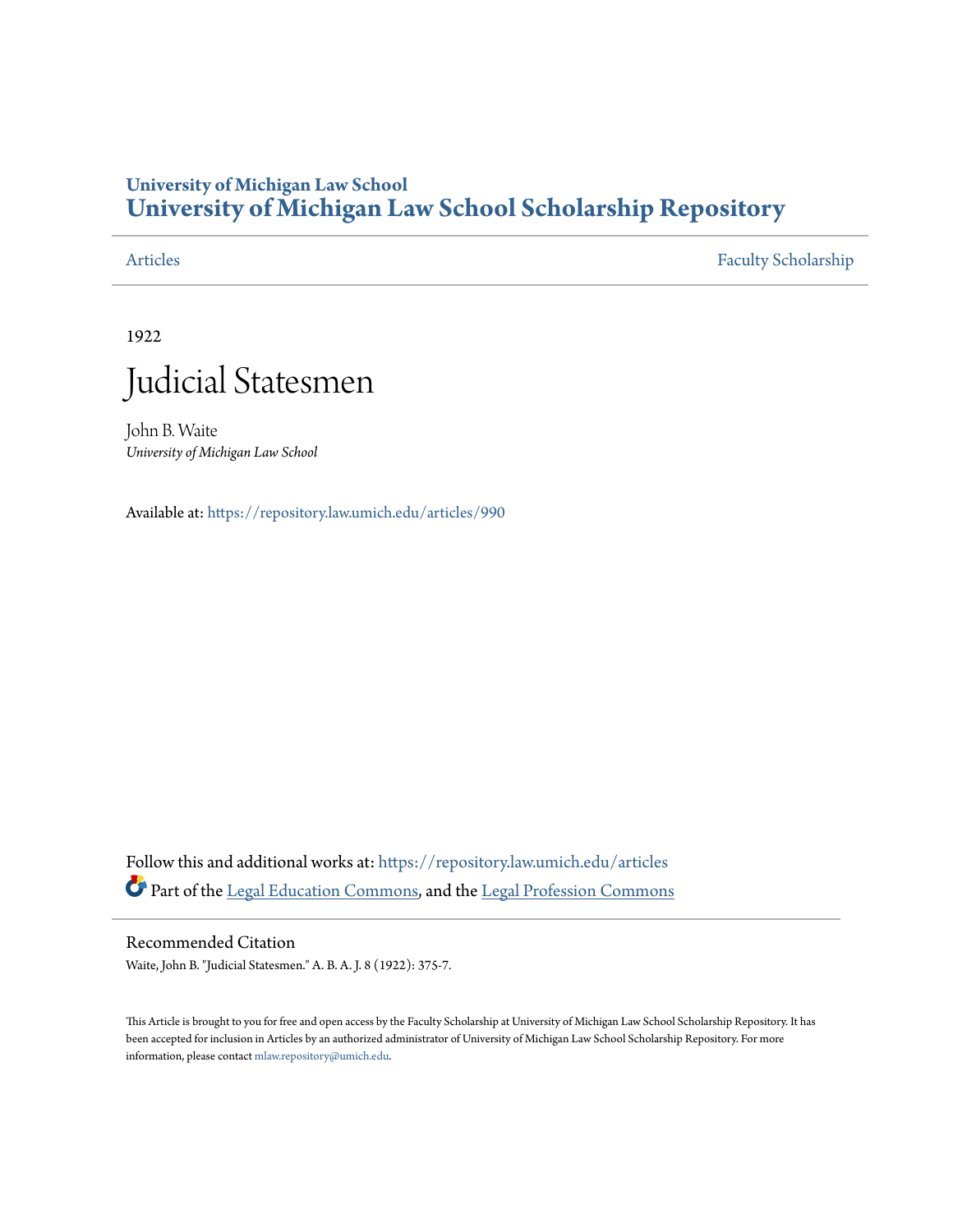## **JUDICIAL STATESMEN**

Important Part Played by Decisions in Development of Law and Necessity for Training in Socio-Economic Science to Fit Lawyers as Safe Guides for Our Social Future

## **By JOHN BARKER WAITE** *Professor of Law, University of Michigan*

way conduce to the making of a statesman.<br>It is a confined and topicall kind of Learning calculated only for the Meridian of *Westminister-Hall,* and reacheth no further than Dover. Transplant a Common Lawyer to Calice, and his head is no more usefull there than a Sun-dyal in a grave." So an anonymous individual placarded England, some three hundred years ago, in protest against the election of lawyers to Parliament.

It is unquestionably true, today, that knowl-edge of the common law-in its customary con- notation of precedent--does not in and of itself make a statesman. It contributes thereto, but it does not accomplish the end. Statesmen are pilots of the ship; they are the lookers-ahead, conceptors of what ought to be. They shift the course to avoid an evil or attain a good. They change old laws and make new laws when the welfare of their people so requires. They must know conditions as they are; they must determine whether to retain them or to change them. They direct the future from a knowledge of the present and the past.

a doctrine of theoretical immutability. "Common Lawyers" are not ordinarily supposed to direct the course of events, but merely to predict its direction from the route marks of the past. Theoretically, at least, they determine the continued course of the ship from observation of its wake. Their prevailing philosophy is that of *semper idem.* It is "an established rule to abide **by** former precedents,... because the law in that case being solemnly declared and determined, what before was uncertain and perhaps indifferent, is now become a permanent rule, which it is not in the breast of any judge to alter or vary from..."<sup>2</sup>

Hence to learn the formal common law is not necessarily to learn the needs of social conditions and the science of change, even though its various rules were originally the effect of social needs. Rather, it was, in the exaggerated though picturesque charge of North Carolina's chief justice, "to invoke the spirits of long departed fools;" to travel in search of a rule from Coke to Croke, and from there to the Dome Books; to go from *Ignotum* or *Ignotius* in the inverse ratio of philosophy and reason only to reach eventually some barren source of pedantry and quibble.

Knowledge of the common law, therefore, re- quired learning in the black-letter Latin and the

Norman-French in which long dead decisions had been written. Imagine, for instance, an unlettered student searching for the common law in such phraseology as this :--"Richardson, **C. S.** de **C.** B. at assizes at Salisbury in Summer 1631, fuit assault per Prisoner la condemne pur Felony;-que puis son condemnation ject un Brickbat a le dit Justice, que narrowly mist. Et pur ceo immediately fuit Indictment drawn pur Noy envers le Prisoner, et son dexter manus ampute et fixe al Gibbet, sur que luy mesme immediatement hange in presence de Court."4

The common law has required learning also in Anglo-Saxon and in German, that principles might be carried to remote sources and compared with others. Above all, of course, it required knowledge in general of what preceding judges had decided and had said. It required also a certain forensic ability, skill in dialectics, and ingenuity, as Bacon says, "to beat over matters, and to call up one thing to prove and illustrate another."

But formal knowledge of the common law, as a law of precedent, did not require, nor in a very prevalent philosophy does it now necessitate, any knowledge of that science of actual conditions included in so-called economics, sociology, criminology and the like. For that reason, the learning which went with mere knowledge of the common law *wars* too topical in itself to accomplish the making of a statesman and it still is so.

This is equally true of course of knowledge of medicine or of automobile repairing or of any other "confined and topicall" kind of learning. No such technical education is in and of itself sufficient to the needs of real statesmanship. But doctors and boiler-makers and other men of a topical learning do not ordinarily undertake the work of statesmen. They may on occasion be elected to fill such a position, but they do not assume the function as an integral part of their profession. In theory, lawyers have been in the same category. They were not supposed to be statesmen; except **by** special' were not educated as statesmen, while true enough, was after all not particular condemnation. Even today lawyers are theoretically not statesmen because of their profession, and they are not necessarily educated as statesmen.

But in fact lawyers do assume the duties of statesmen as a function of their profession. Unconsciously, perhaps, and unpretentiously always, lawyers are constantly remoulding the old rules of law and making new rules to meet the changing needs of social and economic conditions. They, the

4. Parenthetically, it may be said that Ie dit justice possessed a<br>sense of humor despite his tolerance of the language of the law. He<br>ducked the brick-bat, but it took off his hat. He is said to have remarked, **thereupon. "You see now, if** I **had been an upright judge, I had been slain." Campbell's "Lives of the Chief Justices," 1I, 20.**

<sup>1.</sup> John Cooke, "Vindication of the Professors and Profession of the Law." (1646.) He also complained that "Lawyers, being a bold and talkative kind of men, will intrude themselves into the Chairs in all Committees, where

**S. Clark, "Some Myths of** the **Law," 18 Mich. L. Rev. 26.**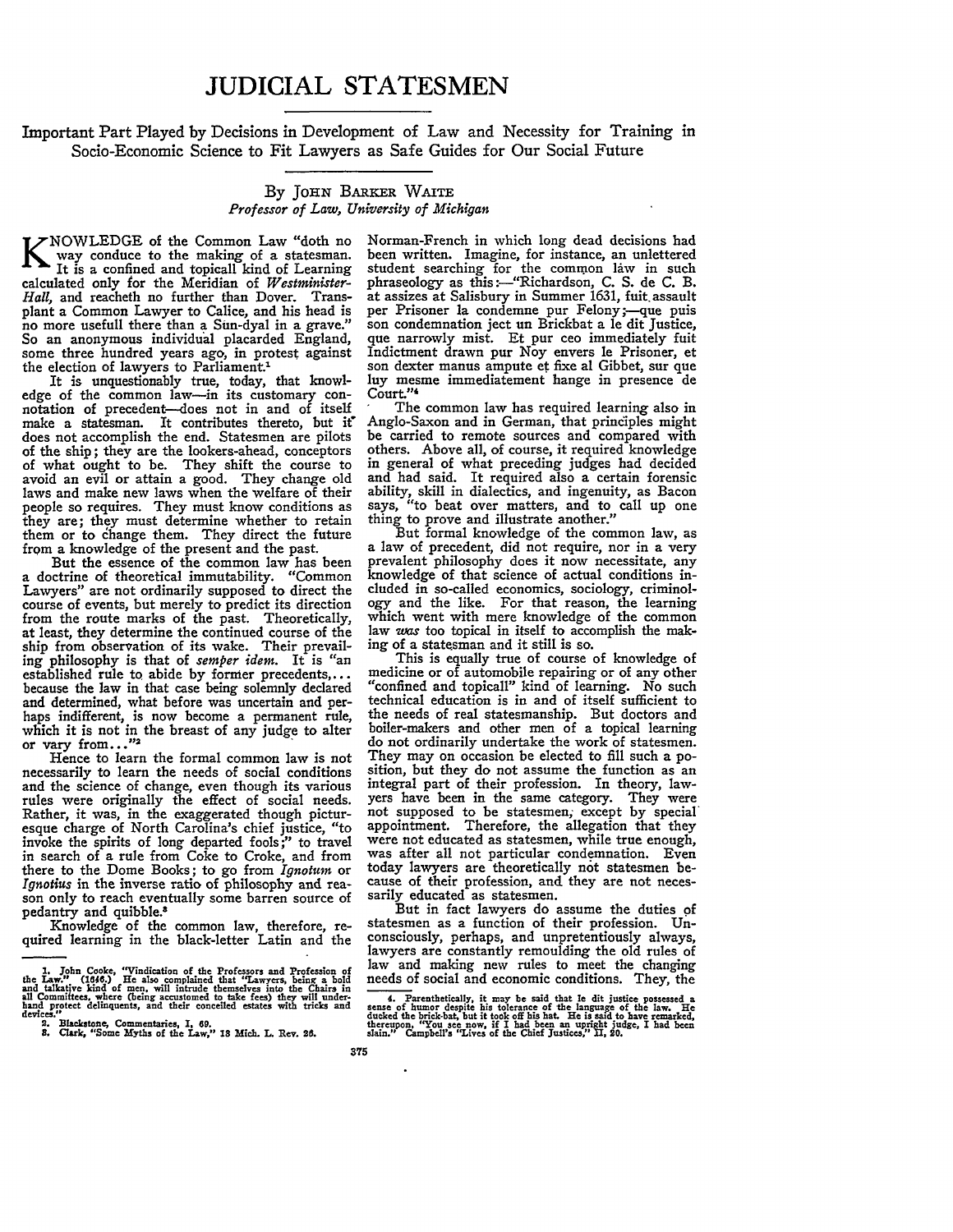lawyers of today-because they are the motivating force behind the judges and of them are the judges -are in fact and indisputably legislators.

If one doubts this fact, let him look at the decision in Parks v. Pie Co.,<sup>5</sup> wherein the court imposed on manufacturers of food an arbitrary responsibility for its wholesomeness, regardless of fault. The defendant company was a manufacturer of pies. The plaintiff had purchased a pie, not from the company itself, but from a grocer who sold it in the course of business. The plaintiff was injured by some toxin in the pie. He sued the packing company, in tort, for damages. If he had shown any negligence on the company's part, the case would have been simple and clearly within the long established rules of precedent.6 But there was no showing of any negligence whatever on the part of the defendant. On the contrary there was undisputed evidence of great care on its part. On these facts there was no judicial custom of precedent which made the manufacturer liable. Nevertheless, for the sake of what it considered to be public policy, the court held the defendant to be liable, saying, "Practically, he must know it is fit or take the consequences if it proves destructive."7

A very similar illustration is the decision in Chysky v. Drake Bros. Co.<sup>8</sup> Here the plaintiff had been injured by biting on a nail embedded in a piece of cake manufactured by the defendant. She had not bought the cake from the defendant, but from an independent dealer who had himself purchased outright from the defendant. There was, therefore, no contractual relation between the parties. The court held the manufacturer liable, on the theory that he had "warranted" to whomsoever should eat the cake that it was wholesome. Now a "warranty" is generally considered to be a con-<br>tract.' In this view of it there could not possibly have been a warranty by the defendant to the plaintiff because there was no contract relation between them. There is, however, a line of decisions which, treat a warranty as a statement of fact on which,<br>if false, an action for deceit will lie.<sup>10</sup> In this sense there might have been an implied warranty by the manufacturer. But whichever theory is followed, the courts have fairly consistently held that a warranty is personal to the buyer and cannot be taken advantage of by a sub-purchaser.<sup>11</sup> The fact is obvious, therefore, that in holding the manufacturer liable, even though they used a well recognized phraseology, the court in reality departed from precedent and imposed on the manufacturer such

5. 93 Kan. 334; L. R. A. 1915 C 179<br>
6. As to the right of a remote buyer to sue the manufacturer for<br>
eighence, see 15 Mich. L. Rev. 672; 18 id. 436, 711.<br>
7. Compare this with Mr. Justice McKenna's, "It seems to me to<br>

**10. Ames, History** of **Assumpsit,** 2 **Harv. L. Rev. 8. Johnson v. McDaniel. 15 Ark. 109; Ives v. Carter, 24 Conn. 392;** Carter **v.**

Glass. 44 Mich. 154.<br>11. Nelson v. Armour Packing Co., 76 Ark. 352; Tomlinson v.<br>Armour Packing Co., 75 N. J. J. 748; Roberts v. Anheuser Busch Assn.,<br>211 Mass. 449; Prater v. Campbell. 110 Ky. 23; Crigger v. Coca Cola

Co., 132 Tenn., 545; Smith v. Williams, 117 Ga 782; Gearing v.<br>Berkson, 223 Mass. 257.<br>Contra, a recent tendency in line with the Chysky case, Mazetti v.<br>Armour & Co., 75 Wash. 622; Ward v. Morehead City Sea Food Co.,<br>171

a responsibility as they believed public policy to require.

Thus the courts have impaled the manufacturer upon two new points as it were. One is a novel proposition of liability without fault, the other an epithetical recasting of the old doctrine of warranty. The old rules are changed. Now, if the manufacturer escapes the pragmatic proposition that he is liable as *"insurer"* of his products, he is "warranty" which runs not only to his promises, but to all the world as well.<sup>12</sup>

Further illustration is found in the answers to the question whether manufacturers can legally control the price at which their goods shall be re-<br>sold by dealers. Recently the Supreme Court flatly reversed its previous rulings in this regard and held that such control was not legal. They upset their earlier rule because their conception of *public policy* so required. The supreme court of New Jersey, however, even after this action of the United States<br>Supreme Court, took a different view of what public Supreme Court, took a different view of what public policy required and declared such control to be legal.

In People v. Williams, <sup>14</sup> for other example, the court held a certain statute to be unconstituknowledge of actual conditions and an insight into public needs, and in People v. Schweinler Press<sup>15</sup> it used this knowledge as a cause for reversing its earlier decision and held a similar statute to be valid.

Recently, a district court<sup>16</sup> declared a federal tax, destructive of goods produced by child labor, to be unconstitutional, although in McCray *v,* United States17 a similar tax destructive of colored oleomargarine was upheld. To some extent, though indirectly, the later decision is predicated upon so- ciological conditions.

The decisions for which Chief Justice Marshall is so justly lauded were not decisions pointed out to him by precedent. They were judgments of policy. Had a man of different experience and other ideals been chief justice-a Jeffersonian, for instance, believing in states' rights and popular coninstance, believing in states' rights and popular con- trol-the subsequent history of this nation might have been utterly different. But it was not Marshall the "common lawyer," deeply versed in precedent and trained in law, who thus directed the course of the nation. It was Marshall the statescourse of the nation. It was Marshall the states-<br>man, reacting to his own personal experience with the incompetency of state governments and the injustice of popular opinion.

Examples of this sort of judicial legislation may be multiplied indefinitely if one so desires.

Many more changes in law, that is to say in judicial custom, are made by judges, actually, but under cover of mouth honor to the old rule. Hacker's Appeal is a good illustration although not precisely an example.18 The legal question was whether or not a certain power had been properly

12. As to the development of the implied warranty of Wholesomner, which is itself a judicial creation to meet social needs, see 18 Mich. L.

which is itself a judicial creation to meet social needs, see 18 Mich. I.<br>Rev. 316. See 19 Mich. L. Rev. 265.<br>14. 189 N. Y. 331.<br>15. 214 N. Y. 395.<br>15. 214 N. Y. 395.<br>16. 224 N. Y. 395.<br>16. Clorge v. Bailey 274 Fed. 639. T